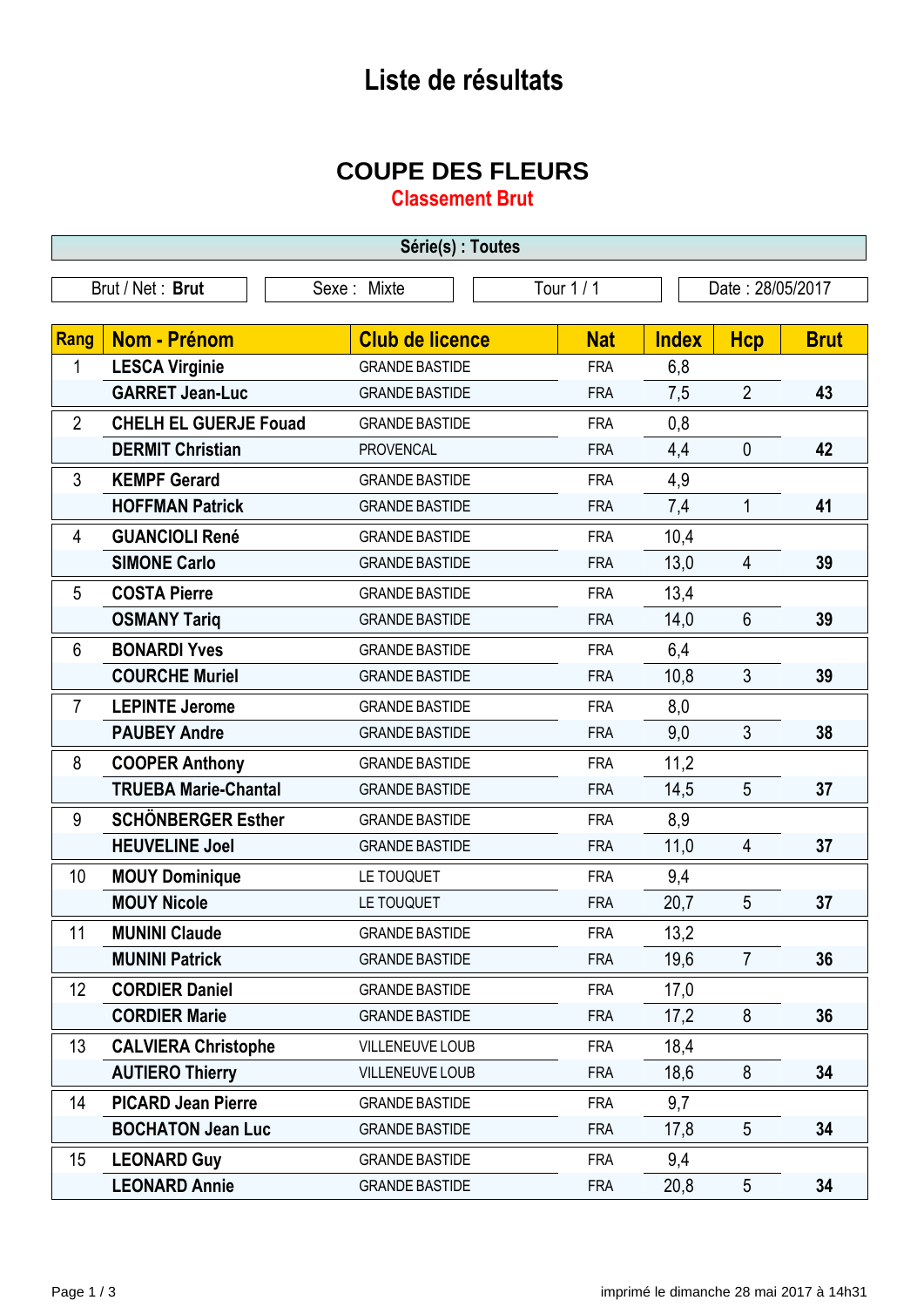| Rang | Nom - Prénom                 | <b>Club de licence</b> | <b>Nat</b> | <b>Index</b> | <b>Hcp</b>     | <b>Brut</b> |
|------|------------------------------|------------------------|------------|--------------|----------------|-------------|
| 16   | <b>DUPUIS-CUNY Jean</b>      | <b>GRANDE BASTIDE</b>  | <b>FRA</b> | 9,3          |                |             |
|      | <b>DUPUIS-CUNY Elisabeth</b> | <b>GRANDE BASTIDE</b>  | <b>FRA</b> | 21,4         | 5              | 33          |
| 17   | <b>ASTOUX Jean-Marc</b>      | <b>GRANDE BASTIDE</b>  | <b>FRA</b> | 15,3         |                |             |
|      | <b>ASTOUX Marie-Agnès</b>    | <b>GRANDE BASTIDE</b>  | <b>FRA</b> | 26,5         | 8              | 33          |
| 18   | <b>LALANDRE Cedric</b>       | ROYAL MOUGINS          | <b>FRA</b> | 14,3         |                |             |
|      | <b>SARDET Didier</b>         | <b>GRAND AVIGNON</b>   | <b>FRA</b> | 30,0         | 8              | 33          |
| 19   | <b>DABIN Patrick</b>         | <b>GRANDE BASTIDE</b>  | <b>FRA</b> | 9,7          |                |             |
|      | <b>CARLOTTI Olivia</b>       | <b>GRANDE BASTIDE</b>  | <b>FRA</b> | 10,5         | 4              | 33          |
| 20   | <b>BRAGHIERI Nicole</b>      | <b>GRANDE BASTIDE</b>  | <b>FRA</b> | 13,1         |                |             |
|      | <b>RAILTON Helene</b>        | <b>GRANDE BASTIDE</b>  | <b>FRA</b> | 15,2         | $6\phantom{1}$ | 33          |
| 21   | <b>LADAGNOUS Franck</b>      | CANNES ESPACE          | <b>FRA</b> | 15,5         |                |             |
|      | <b>PESSIONE Philippe</b>     | <b>GRANDE BASTIDE</b>  | <b>FRA</b> | 18,4         | $\overline{7}$ | 32          |
| 22   | <b>MAURER Philippe</b>       | <b>GRANDE BASTIDE</b>  | <b>FRA</b> | 10,4         |                |             |
|      | <b>ROUZAUD Jacques</b>       | <b>GRANDE BASTIDE</b>  | <b>FRA</b> | 15,4         | 5              | 32          |
| 23   | <b>NYSTROM Elisabeth</b>     | <b>GRANDE BASTIDE</b>  | <b>FRA</b> | 12,4         |                |             |
|      | <b>NYSTROM Per Julius</b>    | <b>GRANDE BASTIDE</b>  | <b>FRA</b> | 14,0         | 5              | 32          |
| 24   | <b>ALLIX Sylvie</b>          | <b>GRANDE BASTIDE</b>  | <b>FRA</b> | 17,0         |                |             |
|      | <b>DUFAY Christian</b>       | <b>GRANDE BASTIDE</b>  | <b>FRA</b> | 18,9         | 8              | 31          |
| 25   | <b>LEFEVRE Pierre</b>        | <b>PROVENCAL</b>       | <b>FRA</b> | 16,9         |                |             |
|      | <b>LEFEVRE Michel</b>        | <b>PROVENCAL</b>       | <b>FRA</b> | 18,2         | 8              | 31          |
| 26   | <b>FOURNIER Michele</b>      | <b>GRANDE BASTIDE</b>  | <b>FRA</b> | 15,3         |                |             |
|      | <b>LETOUCHE Pierre</b>       | <b>GRANDE BASTIDE</b>  | <b>FRA</b> | 15,7         | $\overline{7}$ | 31          |
| 27   | <b>DE RHAM Renaud</b>        | <b>GRANDE BASTIDE</b>  | <b>FRA</b> | 18,8         |                |             |
|      | <b>DE RHAM Marie-Aimee</b>   | <b>GRANDE BASTIDE</b>  | <b>FRA</b> | 19,1         | 9              | 30          |
| 28   | <b>DRAGHI Serge</b>          | <b>VICTORIA</b>        | <b>FRA</b> | 10,5         |                |             |
|      | <b>DRAGHI Viviane</b>        | ATOS COTE AZUR         | <b>FRA</b> | 24,9         | 6              | 30          |
| 29   | <b>ROBINET Jean-Pierre</b>   | <b>GRANDE BASTIDE</b>  | <b>FRA</b> | 18,0         |                |             |
|      | <b>ROBINET Françoise</b>     | <b>GRANDE BASTIDE</b>  | <b>FRA</b> | 23,6         | 9              | 29          |
| 30   | <b>DAMIANO Jacques</b>       | <b>GRANDE BASTIDE</b>  | <b>FRA</b> | 14,9         |                |             |
|      | <b>LERAY Jean</b>            | <b>GRANDE BASTIDE</b>  | <b>FRA</b> | 20,4         | $\overline{7}$ | 29          |
| 31   | <b>LE GARREC Michel</b>      | OPIO                   | <b>FRA</b> | 19,8         |                |             |
|      | <b>MORDELET Jacques</b>      | <b>GRANDE BASTIDE</b>  | <b>FRA</b> | 22,1         | 9              | 28          |
| 32   | <b>GREARD Jean-Pierre</b>    | <b>GRANDE BASTIDE</b>  | <b>FRA</b> | 12,1         |                |             |
|      | <b>GREARD Samuel</b>         | AGJSEP COTE AZU        | <b>FRA</b> | 23,8         | $\overline{7}$ | 28          |
| 33   | <b>ATTAL Gilbert</b>         | <b>GRANDE BASTIDE</b>  | <b>FRA</b> | 18,2         |                |             |
|      | <b>PEREIRA Avelino</b>       | <b>GRANDE BASTIDE</b>  | <b>FRA</b> | 26,4         | 9              | 27          |
| 34   | <b>FEVRE Michel</b>          | <b>GRANDE BASTIDE</b>  | <b>FRA</b> | 20,5         |                |             |
|      | <b>FEVRE Michele</b>         | <b>GRANDE BASTIDE</b>  | <b>FRA</b> | 20,8         | 10             | 27          |
| 35   | <b>BETTIN Christian</b>      | <b>GRANDE BASTIDE</b>  | <b>FRA</b> | 13,9         |                |             |
|      | <b>BETTIN Eliane</b>         | <b>GRANDE BASTIDE</b>  | <b>FRA</b> | 27,9         | 8              | 26          |